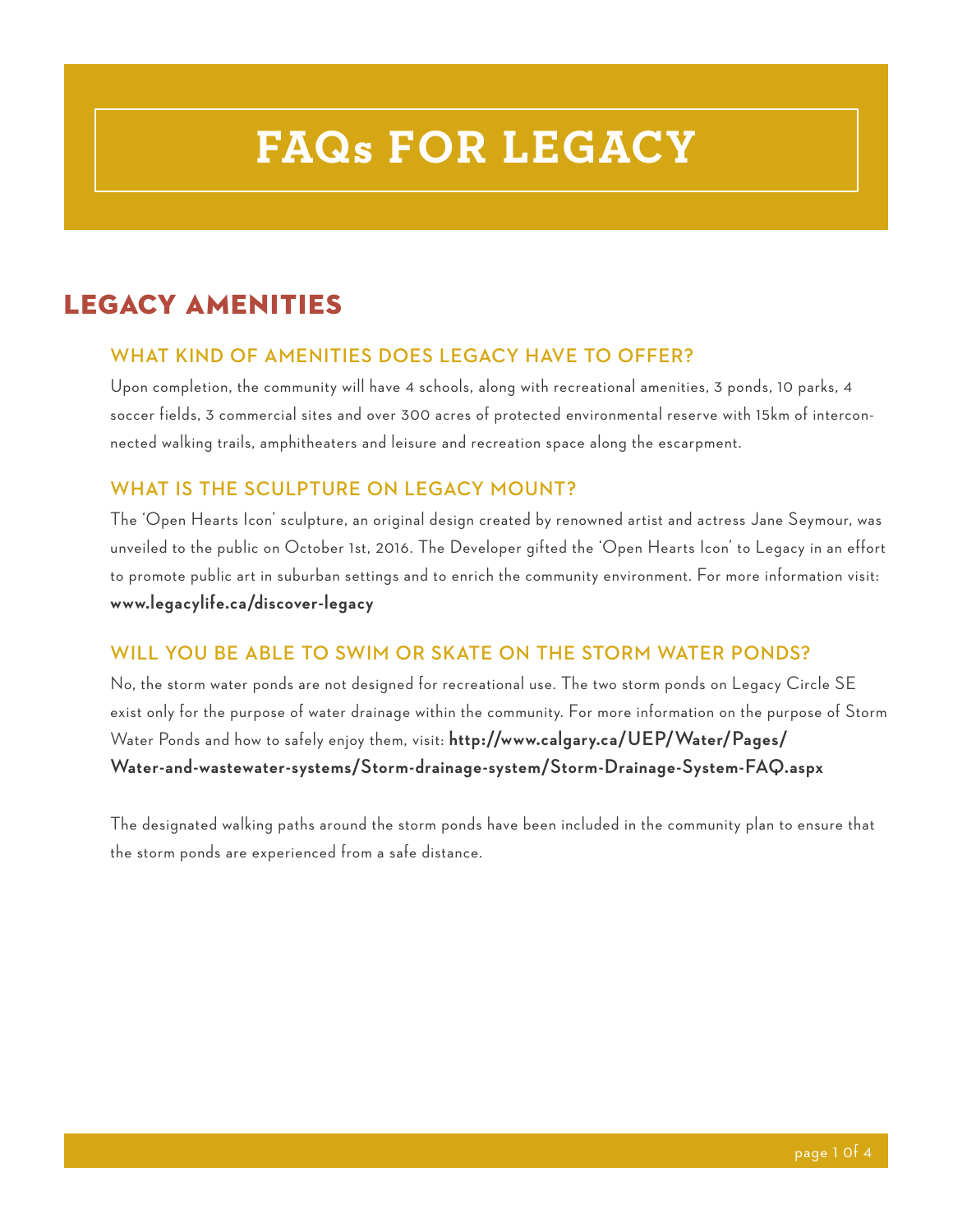# SCHOOLS

#### **WHAT ARE LEGACY'S DESIGNATED SCHOOLS?**

There are many school program options in the surrounding areas. Listed below are those currently available to the community of Legacy. For more information on what programs are available, visit **https://www.cssd.ab.ca/ School/Pages/default.aspx or http://www.cbe.ab.ca/schools/find-a-school/Pages/default.aspx**

| <b>SEPARATE SCHOOLS</b> | <b>CBE SCHOOLS</b> |
|-------------------------|--------------------|
|                         |                    |

|  | <b>ELEMENTARY</b>             | <b>ST. CATHERINE SCHOOL</b> |
|--|-------------------------------|-----------------------------|
|  |                               | ST. TERESA OF CALCUTTA      |
|  | <b>ELEMENTARY/JUNIOR HIGH</b> | <b>ST. MATHEW SCHOOL</b>    |
|  |                               | <b>ST. STEPHEN SCHOOL</b>   |
|  | <b>SENIOR HIGH</b>            | <b>BISHOP O'BYRNE</b>       |

| <b>CBE SCHOOLS</b>            |                                         |  |
|-------------------------------|-----------------------------------------|--|
| <b>ELEMENTARY</b>             | <b>FISH CREEK SCHOOL</b>                |  |
| <b>ELEMENTARY/JUNIOR HIGH</b> | <b>MIDSUN SCHOOL</b>                    |  |
| <b>SENIOR HIGH</b>            | DR. E.P. SCARLETT HIGH<br><b>SCHOOL</b> |  |

\*Designated Schools are subject to change. Please contact the appropriate school board directly to confirm current designation and enrollment.

#### **WILL LEGACY HAVE SCHOOLS IN THE COMMUNITY?**

Legacy has four sites set aside for future schools. Two public schools sites are planned; an elementary school and a junior high school, along with two separate schools; a K-9 and a high school. The Calgary School Board is the governing body that decides where and when the future schools will be built.

# **TRANSPORTATION**

#### **IS LEGACY ACCESSIBLE VIA PUBLIC TRANSIT?**

The City of Calgary offers public transit to new communities when deemed fit by City Council. As the developer, WestCreek is working with the City to bring the public transit system to Legacy earlier than would normally be provided. WestCreek is hopeful that the city will provide transit services to Legacy soon. In the meantime, requests for transit can be sent directly to the City of Calgary. For more information on future transit plans, visit **www.Calgary.ca**

#### **IS WESTCREEK ABLE TO ADD ROAD SIGNAGE IN LEGACY OR ON MACLEOD TRAIL?**

Road signage is under the prevue of the City of Calgary and Alberta Transportation. The roads on 210th Avenue are the responsibility of the City, while Macleod Trail is the responsibility of Alberta Transportation. If you have questions or concerns regarding road signage on 210th Avenue, please contact 311. For concerns regarding signage on Macleod Trail, please contact Alberta Transportation.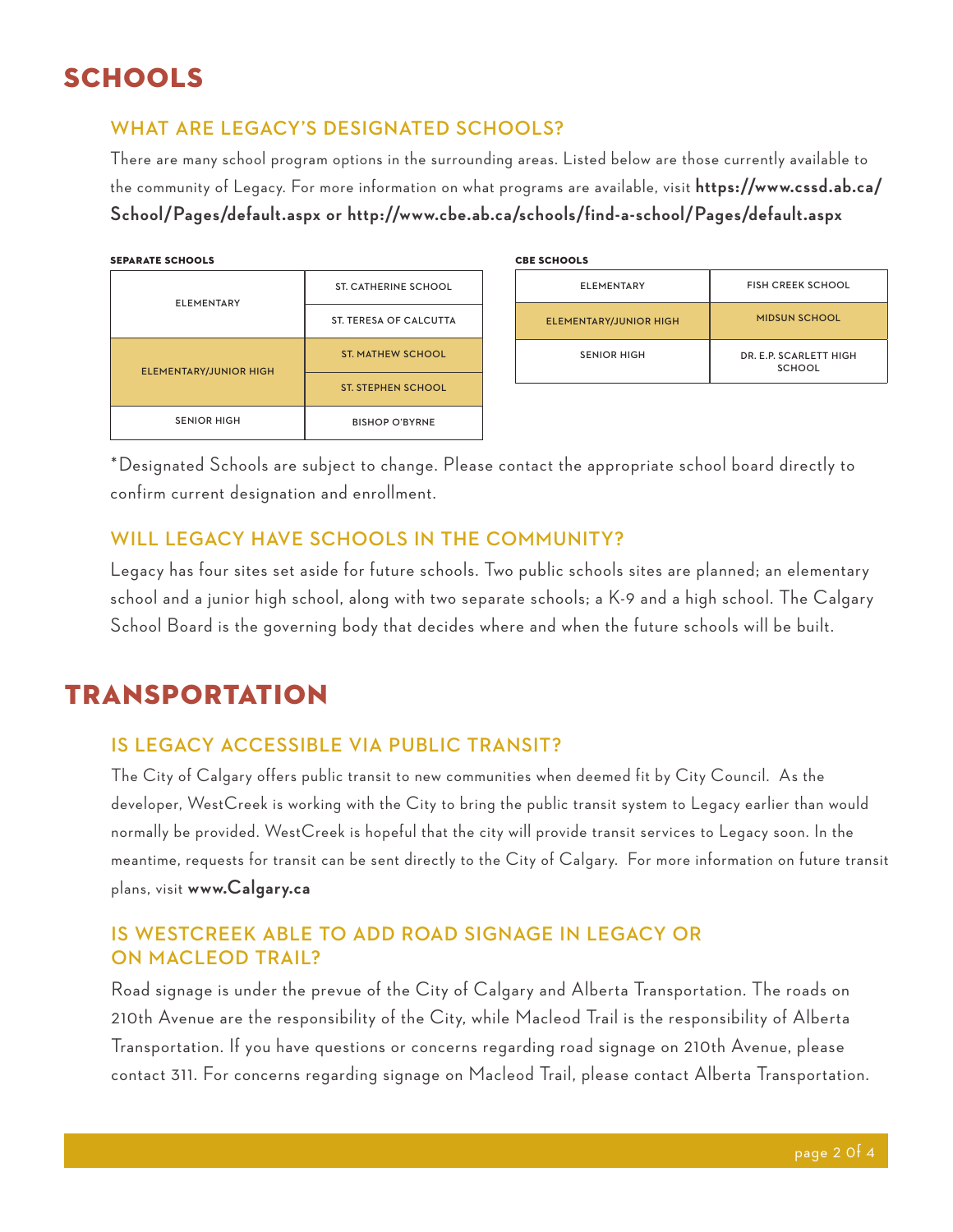## **COMMERCIAL**

#### **WHAT ARE THE PLANS FOR THE COMMERCIAL AREA?**

The 800,000 sq. ft. commercial area will be approximately 2/3 the size of Shawnessy Towne Centre and will feature a variety of retail and commercial space from big box and grocery stores to smaller retail space. The commercial space will have a walkable 'high street' atmosphere, as well as the convenience of larger retailers. The commercial developer is responsible for selecting the retailers and timing when the commercial development comes to Legacy.

For more information on this commercial site and on leasing for the site, visit: **http://royop.com** 

#### **WHAT ARE THE PLANS FOR THE COMMERCIAL SITE ON 210TH AND LEGACY VIEW?**

This site will act as a community commercial site, featuring smaller scale businesses, such as local coffee shops, pubs or family medical clinics. WestCreek anticipates this development to be complete within 2 – 3 years.

For leasing information, please contact CBRE Limited with reference to Legacy Village. **www.cbre.com** 

### Residents Association

#### **WHAT IS THE RESIDENTS ASSOCIATION?**

The Legacy Residents Association was created in 2014 to maintain and enhance the community. The Legacy Residents Association is a non-profit organization created for the homeowners of Legacy, with the intent of augmenting the lifestyle in Legacy. The goal is to create a place that is about community, by creating an attractive atmosphere and increasing community interaction.

All Legacy residents contribute funds annually to the Residents Association that ensures an affordable source of revenue is in place to maintain the amenities and lands that have been inherited from the Developer.

#### **WHERE CAN I FIND OUT MORE INFORMATION ON THE LEGACY RESIDENTS ASSOCIATION AND ITS FEES?**

For more details about the programs, events and maintenance provided by the Legacy Residents Association, visit **www.legacyresidents.ca**